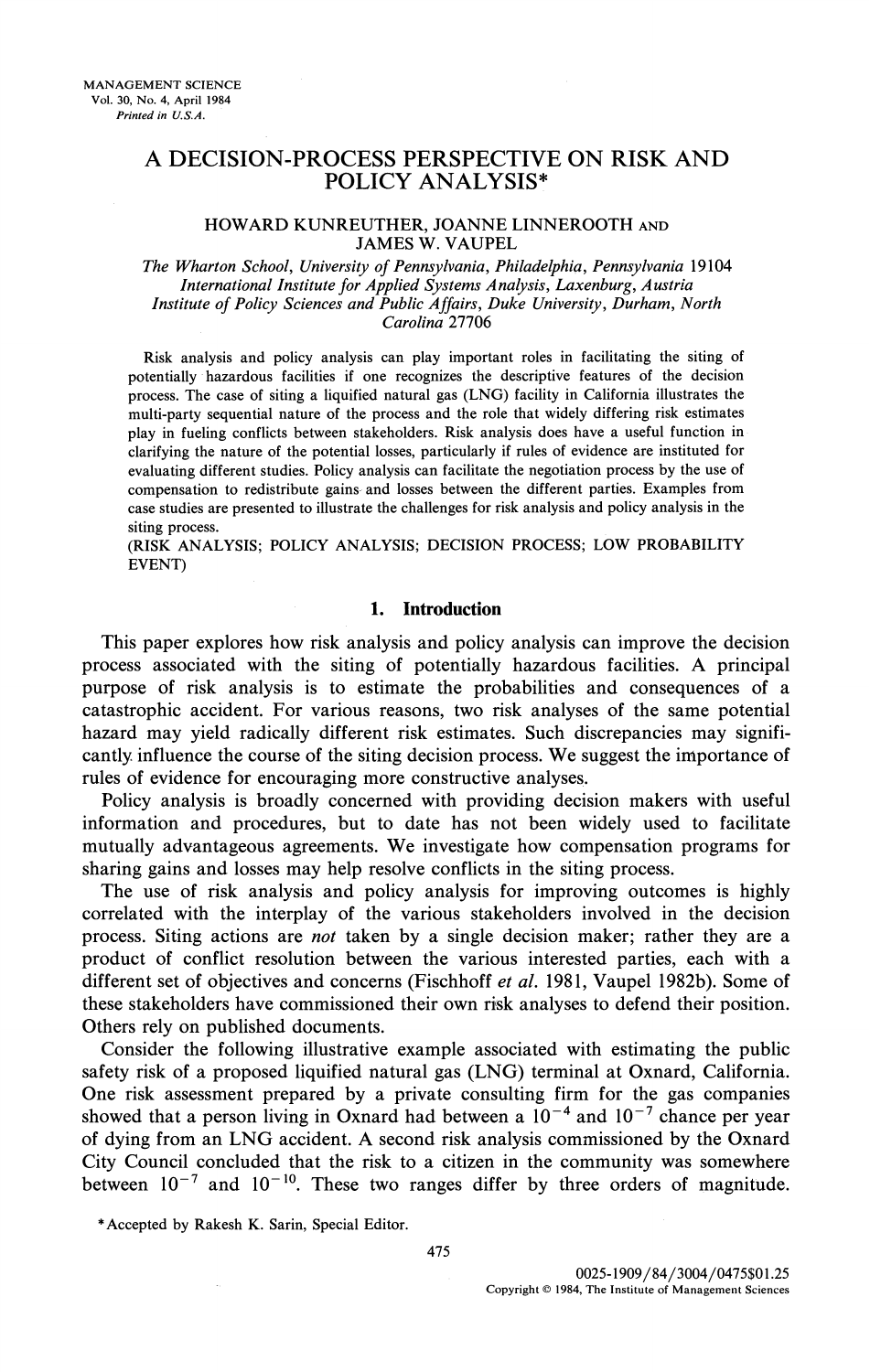**However, it was difficult to determine the basis for these discrepancies because the risk analysis did not clearly state their assumptions nor discuss the limitations of the data employed.** 

**The Oxnard example is not an isolated case. As a study on the siting of LNG terminals in four countries (Kunreuther, Linnerooth et al. 1983) has shown, widely varying risk estimates for the same event are pervasive. The politics of the risk management process discourage the risk analyst from revealing the uncertainties inherent in making probabilistic estimates and has inhibited the pursuit by the policy analyst of programs such as compensation that involve explicit tradeoffs.** 

**We will illustrate the current role of risk analysts and policy analysts through a set of concrete examples primarily related to the siting of liquified natural gas terminals.' The next section sketches key events in the siting process of an LNG terminal in California and highlights several features of the decision process which appears to be**  common in most siting controversies. §3 then considers the role of risk analysis in the **siting process. ?4 is devoted to how policy analysts can play a role in negotiating**  conflicts with particular emphasis on the use of compensation. §5 presents a brief set **of conclusions.** 

# **2. Policy as Process: LNG in California**

**The decision processes associated with the siting of LNG terminals are roughly similar to the processes associated with locating other kinds of hazardous facilities, such as nuclear power plants and hazardous waste storage sites (Keeney 1980). Each of these problems involves multiple parties with different agendas and concerns.** 

**In the California case, in September 1974 Western LNG Terminal Company, a firm representing the siting interests of several gas distribution companies, applied to the Federal Power Commission for approval of three sites on the California Coast: Point Conception, Oxnard, and Los Angeles. These applications generated considerable controversy on the federal, state, and local levels concerning the need for natural gas and the safety of locating a terminal at the populated Los Angeles and Oxnard sites. The most frightening possibility was that the storage tanks would fail catastrophically, releasing a large quantity of natural gas which would vaporize into a cloud that might travel over a neighboring population center and then ignite. Many questions concerning the plausibility of this scenario were left unanswered. The conflicts among the many groups involved were exacerbated by the different results of the risk analyses commissioned by different groups.** 

**By the summer of 1977, it appeared likely that none of the three sites would be approved by all the necessary local, state and federal authorities-the Oxnard and Los Angeles sites because of safety considerations, and the beautiful Point Conception site because of environmental considerations. Hence, the utility companies turned to the state legislature for help. The resulting legislation, the California LNG Terminal Siting Act, was a compromise between the interests of the utility companies and the interests** 

**'We choose this technology because most of the ideas in this article arose in the context of a collaborative study of LNG siting decision processes. The study was conducted at the International Institute for Applied Systems Analysis in Laxenburg, Austria. See Kunreuther, Linnerooth et al. (1983). As background it may be helpful to know that:** 

**Liquefied natural gas (LNG) is a potential source of energy which requires a fairly complicated technological process that has the potential, albeit with very low probability, of creating severe losses. For purposes of transporting, natural gas can be converged to liquid form at about 1/600 its gaseous volume. It is shipped in especially constructed tankers and received at a terminal where it undergoes regasification and is then distributed. The entire system (i.e., the liquefication facility, the LNG tankers, the receiving terminal, and regasification facility) can cost more than \$1 billion to construct (Office of Technology Assessment, 1977).**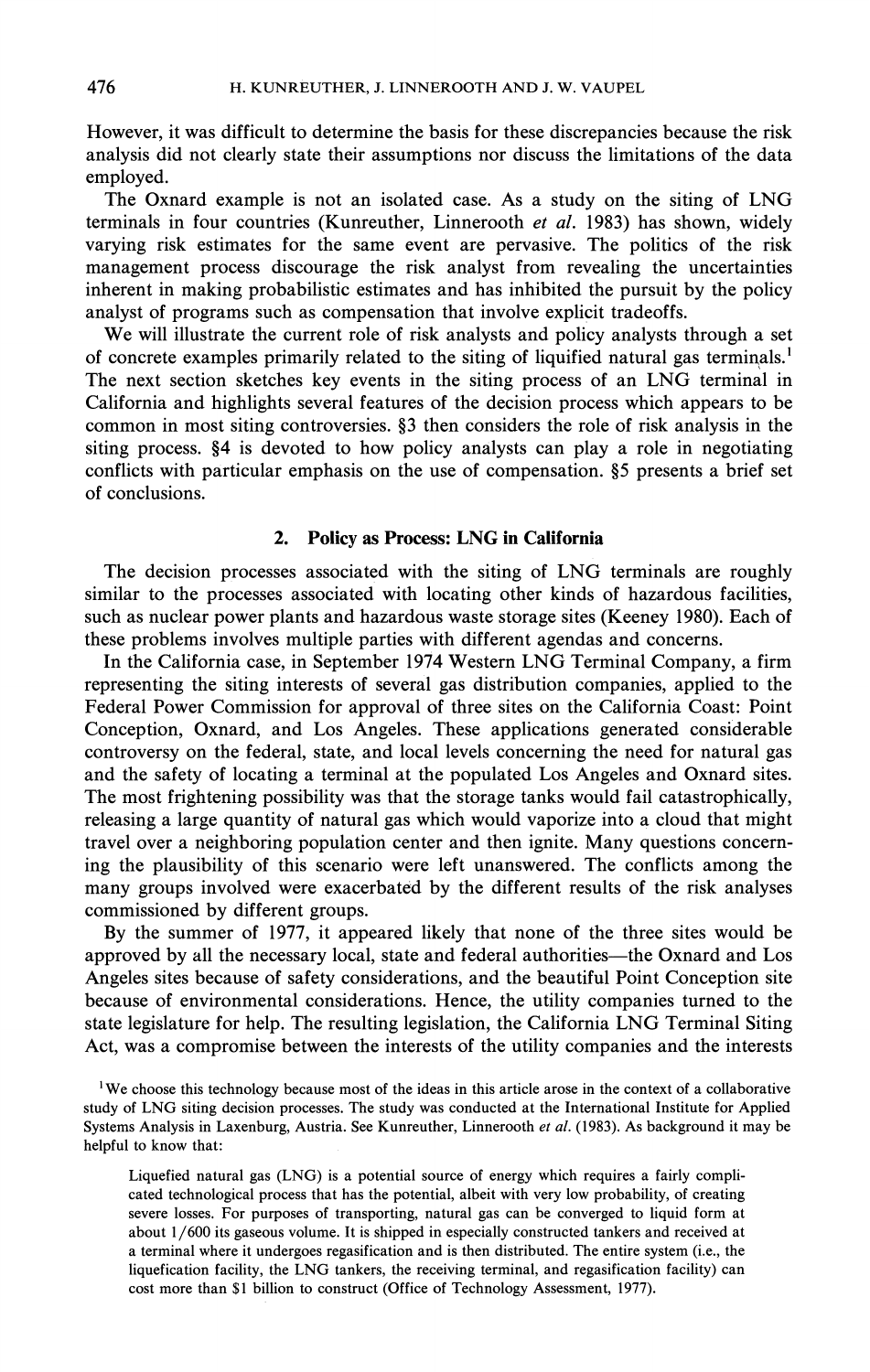**of those concerned about safety and the environment. The process was streamlined to facilitate the identification and approval of a site within a prescribed time interval. The environmentally-minded California Coastal Commission was given the authority to rank the sites but the energy-minded California Public Utility Commission would make the final choice. The Federal Energy Regulatory Commission must also approve the application.** 

**Following this procedure, the remote Point Conception site was tentatively selected: its final approval was made conditional on the site being seismically safe. A Seismic Review Board appointed by the California Public Utilities Commission found that the earthquakes did not pose an unacceptable risk. Nonetheless, at the end of this ten-year process, Western LNG Terminal Company withdrew its application. Following the deregulation of domestic natural gas prices in 1978, it appears that California does not now need an LNG terminal.** 

**This brief description of the siting saga in California reveals the following features of the decision process which are worth noting.** 

**Multi-Party, Multi-Issue Process. There was no single person, group or institution that decided on the Point Conception site. The final choice evolved from a variety of actions taken by the many authorities involved at the federal, state and local government levels as well as interactions between the applicant, citizens groups and environmentalists (Kunreuther, Lathrop and Linnerooth 1982). The objectives of each group and their explicit mandates are narrowly focused so that conflict is bound to emerge. For example, the California Coastal Commission is explicitly authorized to protect the coastline; the local city councils are primarily concerned with creating jobs for their constituents and preventing accidents, the California Public Utility Commission is primarily concerned with assuring an energy supply to the state.** 

**A second complicating feature of siting decision processes is that the institutions involved are usually dealing with many issues in addition to the siting question. According to Majone (1984) a public policy question, such as siting energy facilities, leads competing stakeholders to take stands on policy issues consistent with objectives related to the long-term survival of their institutions. While the problem may be formulated as approving a certain site, other institutional concerns related, for instance, to energy policy or regional development may determine a party's position on the narrower agenda item. For example, what appeared as irrational behavior on the part of Western LNG Terminal Company in pursuing the earthquake fault issue at Point Conception when California no longer needed the terminal may be rational when viewed from the perspective of Western's long-term objectives; an approval of this site clears the path for an LNG facility in the future should the gas utilities want it.** 

**The government politics model proposed by Allison (1971) comes closest to our view of the siting process. Allison points out that each of the actors in the game focuses on multiple problems rather than a single issue. Since the parties share power and have conflicting preferences it is necessary to identify the various issues deemed important to determine why certain bargains and compromises emerge.** 

**Sequential Processing of Issues. The siting of technological facilities is not solved systematically once and for all through the use of large-scale decision analyses and similar tools. Rather, the decision process moves sequentially through a set of questions: at each stage only segments of the problem are addressed.** 

**Braybrooke (1974) has developed a model of the decision making process which captures this kind of siting process.2 Over time issues are resolved, dismissed or** 

**<sup>2</sup>This model is in the spirit of the incrementalism approach to political decision making developed by Lindblom (1959).**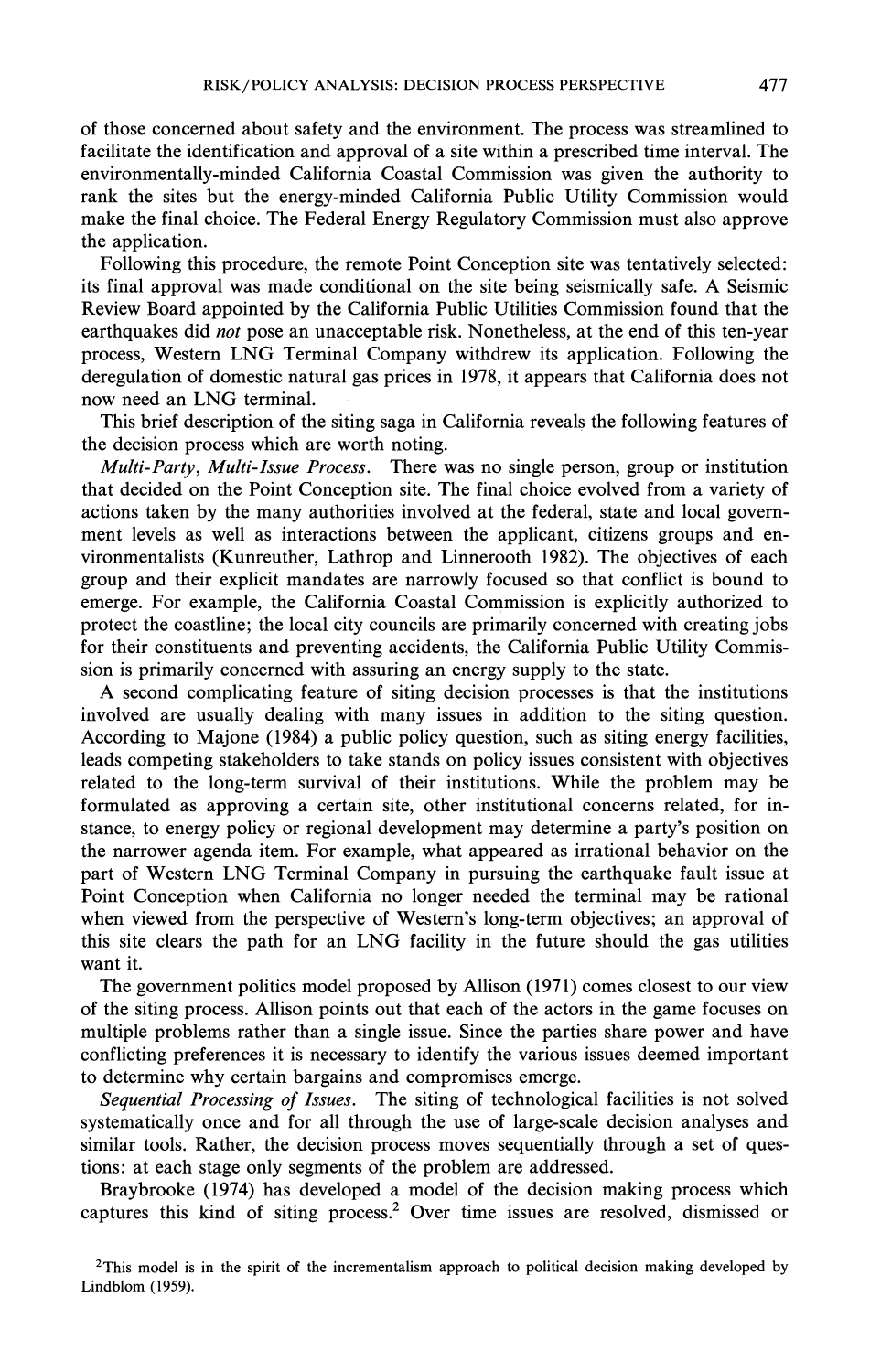**transformed as new information or new alternatives emerge. Not only are the larger problems-whether and where to site an LNG facility-broken down into smaller subproblems, but these subproblems are usually dealt with sequentially by agencies with different and sometimes conflicting responsibilities. Constraints due to legislative and legal considerations may dictate the order in which certain actions must be taken.** 

**Resolution of the question whether an LNG terminal is needed usually precedes the site selection phase which, in turn, usually precedes the licensing phase. Occasionally, the end result may differ from the original intent. For example, in California, the applicant originally stressed the risk of an interruption in the supply of natural gas as a major reason for importing LNG to three separate sites. During the course of the decision process, the three sites were reduced to one, and the number of storage tanks at that site were reduced from four to two. Because of this concentration in one small area, and the possibility of routine closures or nondelivery due to bad weather conditions, the net result of the sequential decision process was that a project originally meant to decrease supply interruption risk was shaped over time into a project that may have increased that risk.** 

**Agenda Setting. If the process is sequential in nature, then the setting of an agenda**  is likely to play a role in determining the final outcome as well as the length of time it **takes to reach it. Agenda setting determines the order in which different subproblems are considered. Empirical evidence from the field as well as from laboratory experiments (Cobb and Elder 1972, Levine and Plott 1977) suggests that different agendas for the same problem frequently lead to different outcomes.** 

**There are two principal reasons for this. A particular decision made on a subproblem serves as a constraint for the next subproblem. If the order of the subproblems is reversed, then there would likely be a different set of choices to consider. Secondly, each subproblem involves a different set of interested parties who bring with them their own set of data to bolster their cause. The timing of their entry may have an effect on later actions. For example, citizen groups normally enter the siting debate only when their own community is being considered as a possible candidate.** 

**Salience of Exogenous Events. While different parties are concerned with many aspects of the siting decision, the risk issue nonetheless often arouses special concern. This concern is fueled by the perplexing moral and symbolic dilemmas that arise when a large number of lives may be at stake. Low probability events are frequently ignored until an exogenous event, such as a disaster, structures the political agenda by calling attention to the dangers associated with a particular technology. The small data base for judging the frequency of low probability phenomena increases the impact of these salient events on the decision process (Nisbett and Ross 1980, Slovic et al. 1983). Controlled laboratory experiments by psychologists have illustrated this type of estimation bias (Lichtenstein et al. 1978). Tversky and Kahneman (1974) describe this bias as resulting from an availability heuristic whereby one judges the frequency of events by the ease with which specific examples can be retrieved from memory. However, opposition to large-scale technology may be due to other concerns of protestors that are unrelated to the psychological biases described in the literature (Otway and von Winterfeldt 1982).** 

**In a study of legislative decision-making, Walker (1977) suggests the importance of graphically and easily understood evidence of trouble as an important factor in setting the discretionary agenda of the U.S. Congress or a governmental agency. He also contends that the political appeal of dealing with a specific problem is increased if it has an impact on many people. To support these points, Walker presents empirical evidence on the passage of safety legislation in the U.S. The recent Tylenol scare in the United States illustrates Walker's point. Numerous examples of this process are also provided by Lawless (1977) through a series of case histories of problems involving the**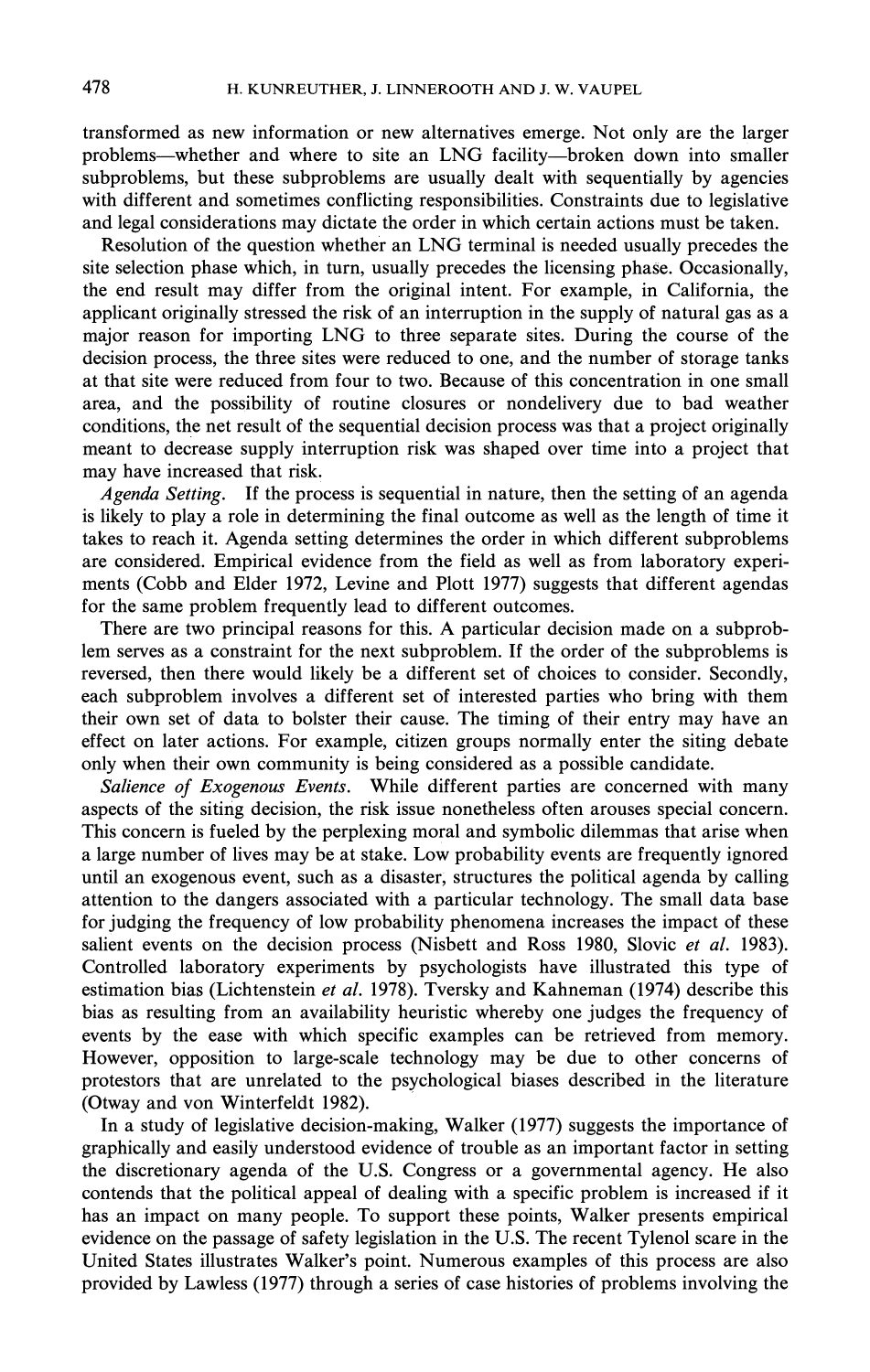### **impact of technology on society. He points out that frequently**

**new information of an "alarming" nature is announced and is given rapid and widespread visibility by means of modern mass communication media. Almost overnight the case can become a subject of discussion and concern to much of the populace, and generate strong pressures to evaluate and remedy the problem as rapidly as possible (p. 16).** 

**In the case of decision processes involving the siting of hazardous facilities, exogenous events such as an LNG explosion or an oil spill may be sufficiently graphic and affect enough people to cause a reversal of earlier decisions, inject other alternatives into the process, and change the relative power of parties interested in the decision outcome. The mass media may play a critical role by focusing attention on these specific events and by exaggerating their importance. For example, in December of 1976 the Los Angeles City Council voted to allow work to begin on an LNG terminal in San Pedro Bay. The following day an explosion destroyed the oil tanker in Sansinea in Los Angeles harbor, leaving 9 dead and 50 injured. A week later the City Council commissioned a study of the relative safety of the proposed site. The explosion, although it had nothing to do with liquified natural gas, alerted many Californians to the potential dangers of LNG (Kunreuther and Lathrop 1981).** 

# **3. Risk Analysis in Decision Processes**

**Interested parties often disagree on the nature of the risks associated with health, safety, and environmental policies. Differences are created at even the most elemental level since the word "risk" has many interpretations. In the case of LNG siting in California the utility companies were concerned about the risk of insufficient supplies of gas. They expressed the belief that the importation of LNG from foreign countries would reduce this risk. The Sierra Club and local citizen groups, on the other hand, expressed concern about environmental and safety risks from a new facility. They were each using a language of "risk" in relation to this particular issue as part of their vague and broader set of interests and objectives. Most risk analyses have focused on the threat to life or health as a potential consequence of a given activity (Fischhoff et al. 1981). This is the notion used in the following discussion.** 

**Trans-science and Risk Estimation. Weinberg (1972) was one of the first scientists to call attention to the difficulty of estimating low-probability events. He proposed the term "trans-science" to indicate that there is no practical basis for precisely estimating the statistical chance and consequences of the occurrence of certain types of accidents.** 

**The trans-scientific nature of risk estimation is aptly illustrated by the LNG analyses done in California. Consider first some examples of differences in the choices made by analysts in defining the boundaries of the risk problem they were addressing. One study of the Oxnard site focused on a geographical area that put 15,000 people at risk; another study considered a broader area that put 90,000 people at risk. Two of the three risk assessments done for the Point Conception site considered risks involving transport ships, the transfer of LNG to shore, and the storage tanks on shore; the third study considered only risks involving the transport ships. One major risk to an LNG facility is sabotage and another is war: none of the various California risk assessments, however, included either possibility. The chapter by Mandl and Lathrop in Kunreuther, Linnerooth et al. (1983) provides more details on the risk studies.** 

**Analysts also have to make judgements about how to model complex phenomena. Simplifications have to be made-but which simplifications? A risk analyst's time is**  spared if various events are assumed to be independent—but when are such conve**nient assumptions of independence justified? How likely is it that the human operator of a hazardous facility will err and prove yet again Murphy's law? Should best-guesses or prudently conservative estimates be used for the various parameters in the risk**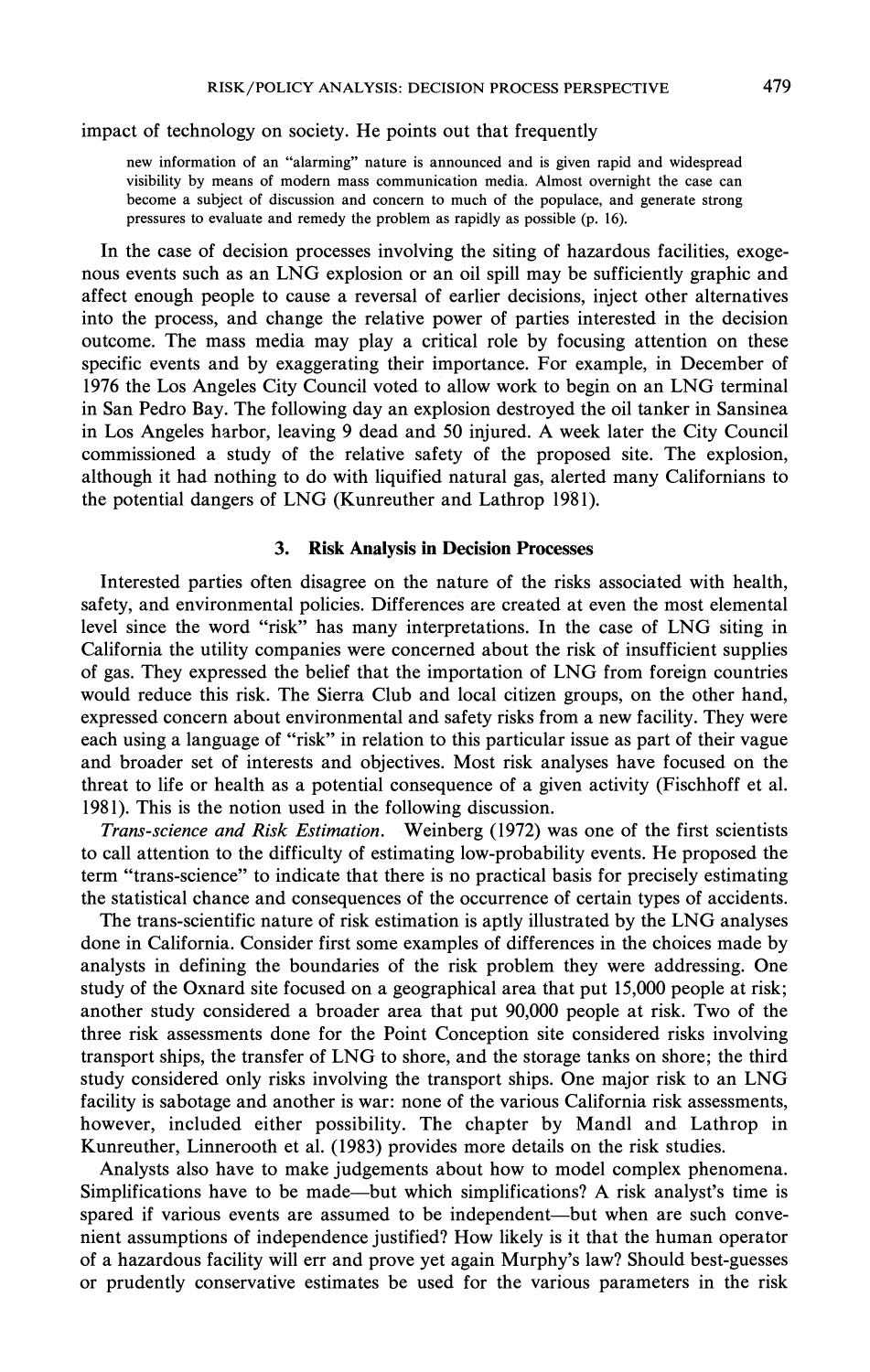**assessment? Risk analysis is a craft that requires analytical judgements on a series of questions like these.** 

**As a result, it can happen that two analysts portray the same hazard very differently. For example, one California LNG analysis indicated a probability of about one in 100 million per year of a ship collision in the harbor, whereas another analysis indicated a probability of one in 2000-a series of differing analytical judgements produced a 50,000-fold difference.** 

**The Use of Risk Analyses. Institutions of all sorts battling in the political arena quite naturally seize upon the estimates that aid their cause. Utility companies advertise the risk assessments with narrow problem limits by analysts which rely on the best-available scientific estimates and leave out nebulous factors. Environmentalists and nearby residents prefer broad risk assessments done by analysts who are willing to use subjective judgements, who strive to be prudent by cascading conservative estimates, and who can vividly imagine a myriad of possible errors and disasters. Advocates, in general, exploit the statistics that support their arguments and interests (Vaupel 1982a).** 

**The opportunities for conflicting interpretation of risk assessments are widened because advocates not only can pick their study but can also choose their numbers and figures from a study. For instance, one Oxnard risk study included, among many other estimates, a worst case scenario that indicated that a spill of 125,000 cubic meters of LNG from all five tanks on the tanker would cause a vapor cloud which might kill up to 70,000 people. Any resident could look on a map to determine whether the cloud covered his own house (Ahern 1980). Although no estimate of a probability was attached to this scenario, the chances were miniscule. Nonetheless, the graphic depiction of these consequences generated a strong public reaction by groups of local citizens. The California legislature was influenced by this public reaction. One legislative staff member stressed that it was not possible to allow a site that could lead, no matter how remote the chance, to a catastrophe (Kunreuther and Lathrop 1981). This report was influential in persuading the state legislators to rule out Oxnard as a possible site by including the remote siting provision into the California LNG Terminal Siting Act. Thus, the risk number and the map that the analyst calculated had a large political impact due to the way the data were presented.** 

The Myth of Objectivity. Several authors have discussed how and why an analyst's **values color his or her methods and results (see, for example, Quade 1975, Majone 1980). Wynne (1982) suggests that these biases be recognized as part and parcel of science, and not lapses from rational scientific analysis.** 

**There is a pervasive myth about the nature of science which supports this false approach to the question of "analytic bias". The tendency in the literature is to regard bias or mistakes as individual and isolated in origin, which suggests that ideal objective scientific knowledge can be attained in professional practice and as an input to policy issues... . This gives a fundamentally misleading and politically damaging picture of the role of expertise ...** 

**The myth of objectivity, especially where the policy sciences are concerned, has led to a dual perspective on risk analyses. On the one hand, because the analyses are quantitative they appear to be factual and objective. On the other hand, the large uncertainties involved necessarily preclude the assessments from being definitive. This dual nature of a formal risk study has fogged discussions of its role in the policy process. The numbers produced by a risk analysis are not exact or "hard". They incorporate a number of judgements, but hardly anyone in our culture is capable of handling inexact quantities or "soft" numbers as has been pointed out by Ravetz (Kunreuther, Linnerooth, and Starnes 1982, p. 402).** 

**In many ways, science has served to maintain the authority and legitimacy of our**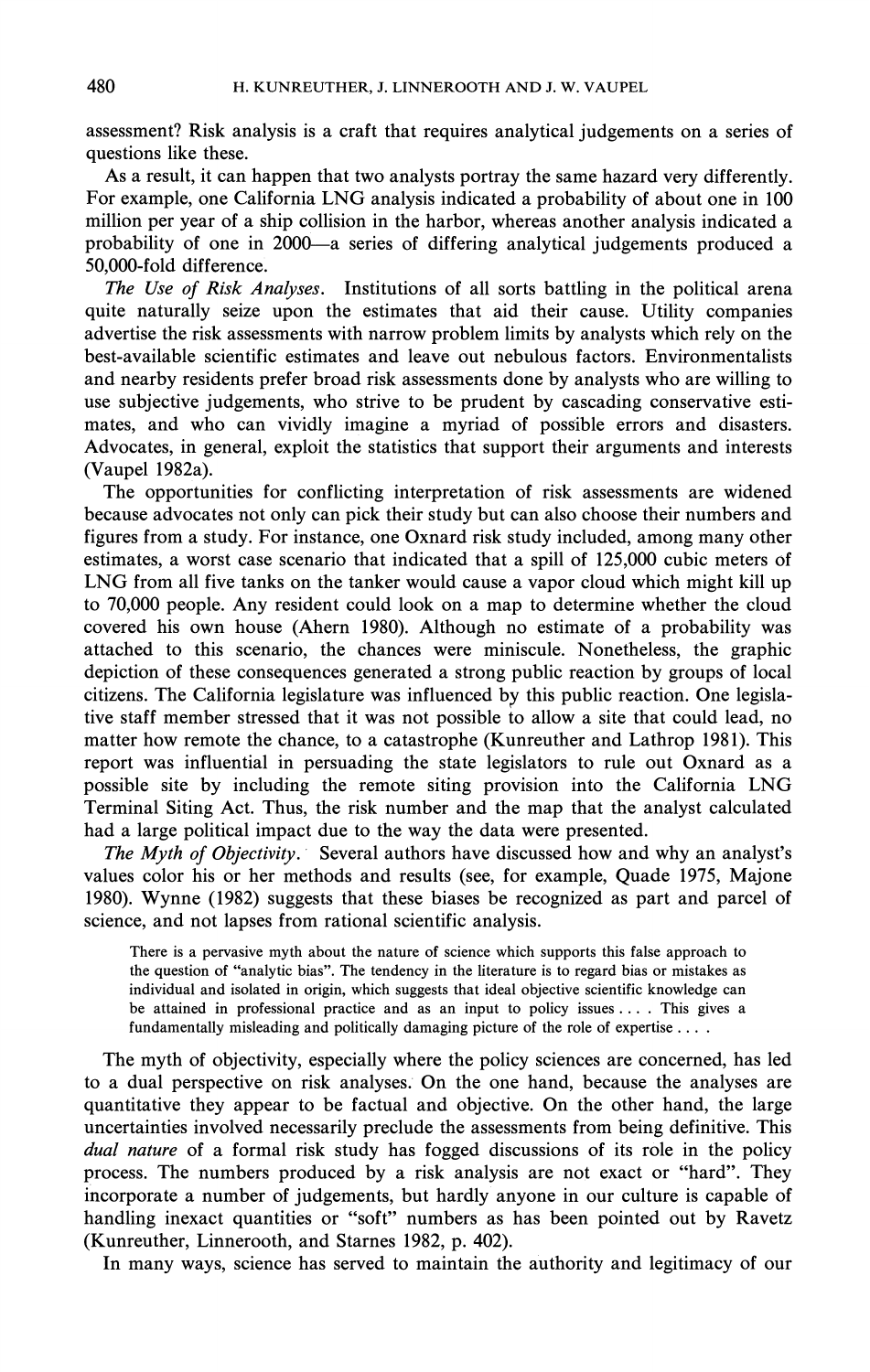**public institutions. The full objectivity of scientific investigation has been, and remains, a concept necessary for upholding authority. As scientific investigation moves into areas with a clear subjective element, there is a danger that the myth of full scientific objectivity will be exposed and that institutional authority will be threatened. Thus, institutional leaders, in guarding this myth, are reluctant to expose the uncertainty and subjectivity inherent in risk analyses. The analyst, himself, is caught in a system that offers little choice but the cloaking of results in a veil of scientific objectivity.** 

**This pretense of objectivity has been observed by Moss and Lubin (1980), who emphasize the appeal of risk analyses that present a rational and scientific approach to public decision making. Precise numerical results provide comfort by concealing such inherent and fundamental uncertainties as those reflected in the millionfold difference between risk estimates for saccharin or in the Inhaber-Holdren debate (Inhaber 1979, Holdren et al. 1979) concerning the risks of nuclear power plants. Even at an institution like the National Research Council (NRC), where analysts are somewhat insulated from political pressures, it is difficult to avoid biases in risk assessments. A concern over this was expressed recently in a report surveying the way in which risk analyses are prepared by the NRC.** 

**Science is strongly biased towards numbers, for when numbers can be justly employed they denote authority and a precise understanding of relationships. Because this is so, there is an equally important responsibility not to use numbers, which convey the impression of precision, when the understanding of relationships is indeed less secure. Thus while quantitative risk assessment facilitates comparison, such comparison may be illusory or misleading if the use of precise numbers is unjustified. (NRC Governing Board Committee on the Assessment of Risk 1981, p. 15.)** 

**According to this view, it appears that the responsibility for exposing the imprecision of risk estimates lies with the analyst. But it is mistaken to suppose that the analyst can be removed from the social and political setting in which he or she is bound. In our adversarial system of policy making, the livelihood of consultants depends on their ability to prepare persuasive analytical arguments. Piehler (1974) provides an interesting example of this phenomenon in the context of a court case involving product liability.** 

**Constructive Roles of Analysis. One possible direction for reform is discussed by Ackerman et al. (1974). They note that differences of opinion are often exacerbated by simultaneous studies of the same phenomenon and that traditional approaches, such as agency hearings and judicial reviews, are inherently limited in evaluating these conflicting assessments. To deal with this problem, they advocate establishing rules of evidence for scientific studies used in legal proceedings, in much the same spirit as a science court. These rules would encourage more uniform analyses so that the debate could focus on the alternatives themselves rather than the particular assessment or presentation promoted by an interested party. Lathrop and Linnerooth (1982) provide a suggested set of guidelines with respect to establishing rules of evidence. In particular, they stress the importance of defining the risk being assessed and clarifying the assumptions and error bounds, as well as indicating the conditional nature of specific analyses which are undertaken.** 

**Without questioning the validity of our adversarial system of policy making, which has certain advantages over other political systems, we should recognize that analysts are constrained by the realities this system imposes on them. From this decisionprocess perspective, it is illusory to expect substantial changes in analytical practices without changes in the institutional foundations on which the system rests.**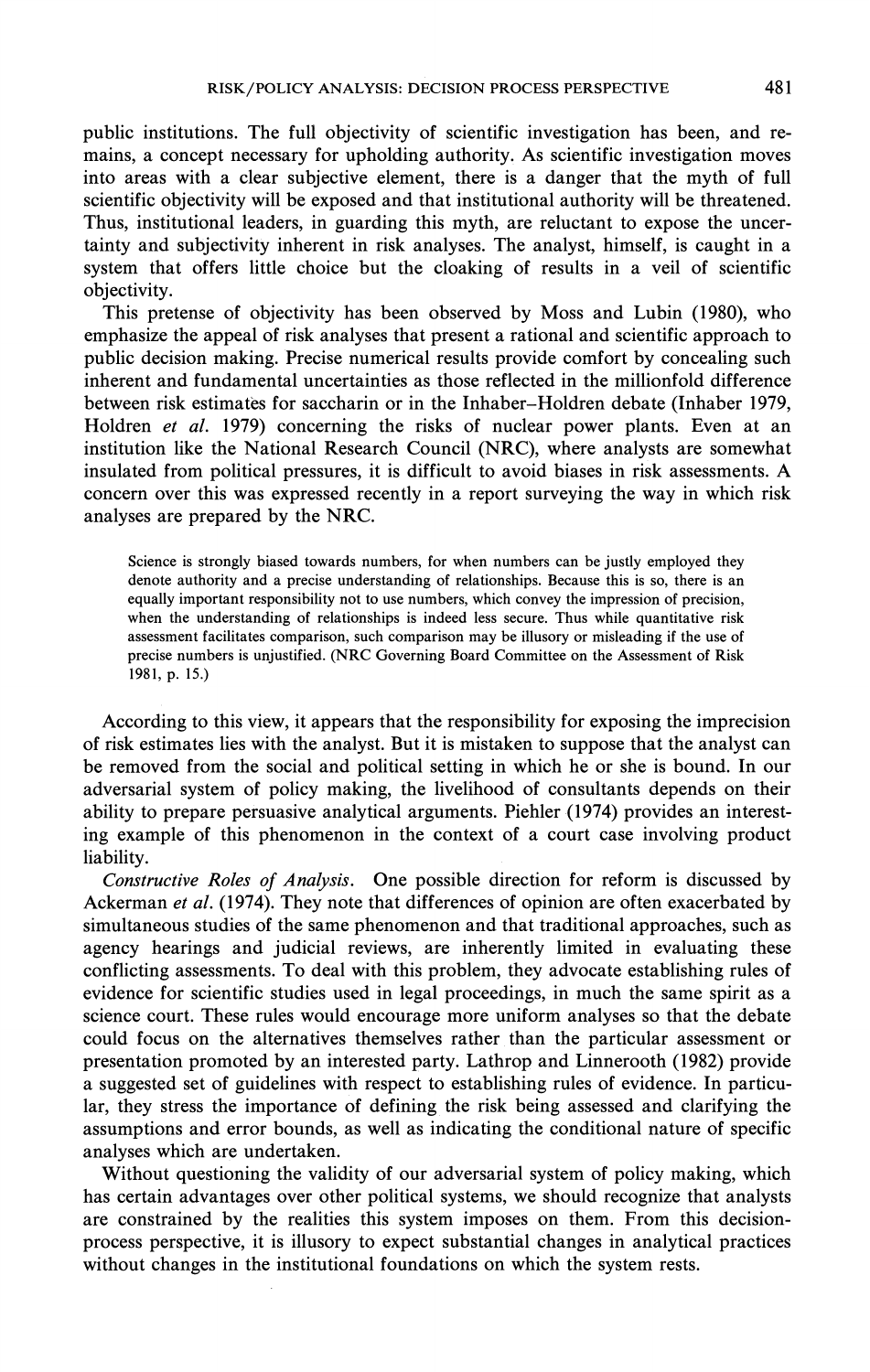# **4. A Role for the Policy Analyst: Negotiating Conflicts**

**If each of the individual parties focuses on different attributes in judging the attractiveness of a particular site and if risk analysts differ widely in their risk assessments, then it is not surprising that proposed options, like the California LNG sites, may be rejected after a debate that is more heated than it is illuminating. Policy analysts may be able to make an important contribution by developing creative processes for resolving conflicts in mutually advantageous ways.** 

**Conflict negotiation may be facilitated if policy analysts can develop programs for sharing gains and losses from a proposed project. By arranging for winners to compensate losers, by monetary payments or by payments in kind such as a recreation park, all parties may feel they are better off after the siting of a new technological facility.** 

**A distinction can be made between ex ante compensation, by which payments in money or in kind are made at the time a facility is approved or constructed, and ex post compensation, by which reimbursement is paid to individuals or groups who suffer losses from an accident. In this section we illustrate several types of ex ante and ex post compensation arrangements which have been considered in siting facilities in different countries. The most difficult aspect of designing these compensation agreements is the problem of misrepresentation of preferences and concerns by some of the parties for personal gain. Designing systems which encourage parties to tell the truth independent of what others do (truth dominant procedures) or to tell the truth when others are also telling the truth (incentive compatible procedures) requires some ingenuity (Raiffa 1982). Here we will provide illustrative examples of the types of compensation systems which appear to have worked well and others which have had their problems.** 

**Ex Ante Compensation Measures. In siting power plants, an applicant may propose to reduce electricity rates to residents within a certain distance of the hazardous facility in order to compensate them for the increased risk or unpleasantness. Such a system has recently been introduced in France with respect to nuclear power plants. People living within approximately 15 km of a facility can apply to the local authority for a reduction of up to 15-20% in electricity rates. (Personal conversation with Gaz de France 1982.) Another example of ex ante compensation relates to the construction of a 1500 MW coal-fired power plant in Wyoming. A law suit had enjoined construction of the plant because of its potential damage to the surrounding environment. The suit was settled when the utility companies agreed to set up a \$7.5 million trust fund for the express purpose of preserving a 60-mile stretch of the Platt River, the habitat of migratory birds, including the whooping crane. The coal plant was completed in 1981 and is fully operational today. (Personal conversation with Patrick Pateneau, National Wildlife Federation, 1982.)** 

**We have been able to find only a single case where direct monetary compensation was given to individuals and this provoked a very strong reaction from others. In West Germany, the utility company STEAG (Steinkohle-Elektrizitatswerke AG) announced plans in 1976 to construct a 1400 MW coal power plant in the city of Bergkamen in the Ruhr area. A citizen action group protested the project and threatened to delay the licensing procedures. In March 1977 a contract was signed between the utility company and three representatives of the action group: the group would be reimbursed with a payment of \$750,000 if they agreed not to oppose the project. However, a court case was provoked when the city of Bergkamen refused to distribute the money. The federal court decided that the contract was valid because the citizen group should be compensated for legitimate rights, but the decision was greeted with negative reactions by German public opinion. Concerns were voiced in the media that health and safety were citizens' inalienable rights that could not be bought off.**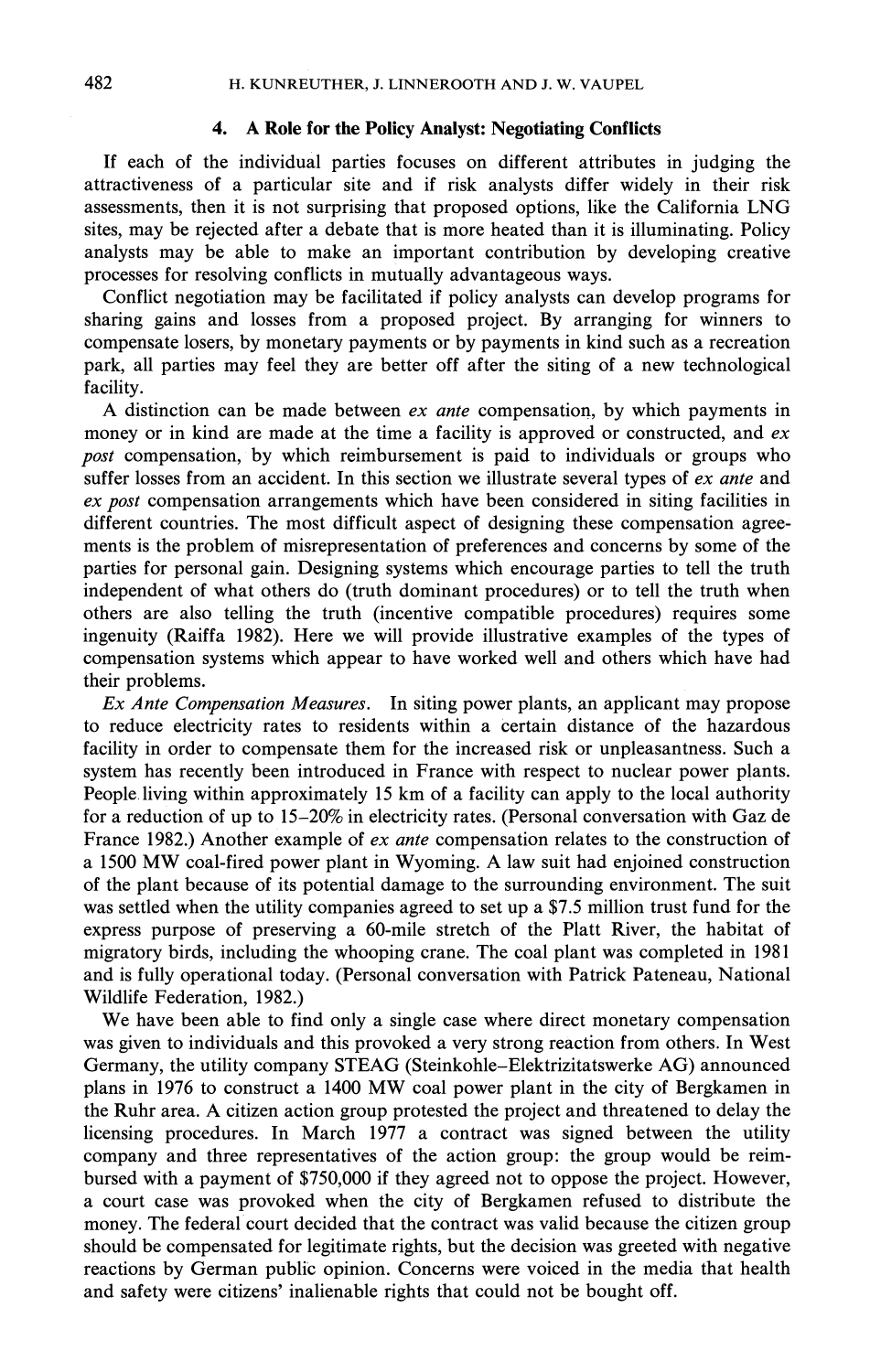**Ex Post Compensation. In ex post compensation the key question is who is responsible for the damage should an accident occur. To encourage safer designs there is good reason to have the applicant responsible for any damages from an accident. Pfennigsdorf (1979) points out that for ultra-hazardous or abnormally dangerous activities, such as an LNG terminal, public policy supports the doctrine of strict liability whereby the operator of the facility is liable for damages regardless of fault. Whether the developer actually will have to pay for these losses in the event of a catastrophic LNG accident in the future remains to be seen. If the courts hold the applicant responsible, then some form of public or private insurance appears to be attractive on the surface since, to the extent premiums are based on risk, it creates incentives for firms to make their facilities safer. Yet, as we have discussed above, experts often disagree on the chances and consequences of a catastrophic accident; this makes it difficult for an insurance company to set premiums. For this reason and**  because premiums are small compared to the potential losses should an accident occur, **insurance and reinsurance companies are reluctant to provide protection against these low probability, high consequence events. A unique set of ex post compensation arrangements between the developers, insurance firms, government and victims may well emerge depending on the exact characteristics of the accident. In fact, we could not determine for any of the four case studies of LNG siting what fraction of the damage would be shared by each of the interested parties should an accident occur.** 

**Rather than using direct monetary payments to make ex post compensation, it may be attractive for all parties to arrange for payment in kind. A landmark case in this spirit was the settlement by Allied Chemical in Virginia after being found guilty of polluting the James River with the pesticide kepone. Rather than paying a fine, the company proposed paying \$5.2 million and establishing an \$8 million trust fund to be**  used for environmental grants in Virginia. In essence, the firm provided *ex post* **compensation in the form of support for research to prevent future damage to the environment (1982 Annual Report of Virginia Environmental Endowment).** 

**These types of compensation arrangements may be important tools in the analyst's repertoire if certain individuals or groups have the power to block the approval of a facility that promises to increase general social welfare.** 

#### **5. Conclusion**

**Viewing siting decisions from a decision-process perspective leads to some insights that might not be apparent from the simplifying vantage point of a single decision maker resolving a single decision once and for all.** 

**Most risk analysts recognize that risk estimation involves vague uncertainties and subjective judgments and that two risk analysts may therefore produce widely differing assessments of the same hazard. The decision-process perspective highlights a key consequence of such discrepancies: interested parties seize the assessments that favor their position and try to use them as conclusive arguments rather than as a bit of incomplete evidence. Furthermore, from a decision-process perspective it seems naive to expect that such misuse of risk analyses can be curtailed by exhorting analysts to reform their practices. Institutional changes, including perhaps rules of evidence, are required.** 

**The decision-process perspective also suggests that a major role for policy analysts is to help negotiate conflicts. One promising approach that deserves more careful study is to facilitate agreement by using various compensation strategies to redistribute gains to losers. Transfer payments either in monetary form or more likely through payments in kind may lead groups who opposed a facility to favor its construction. How well these tools are likely to work depends upon the nature of the problem, degree of opposition**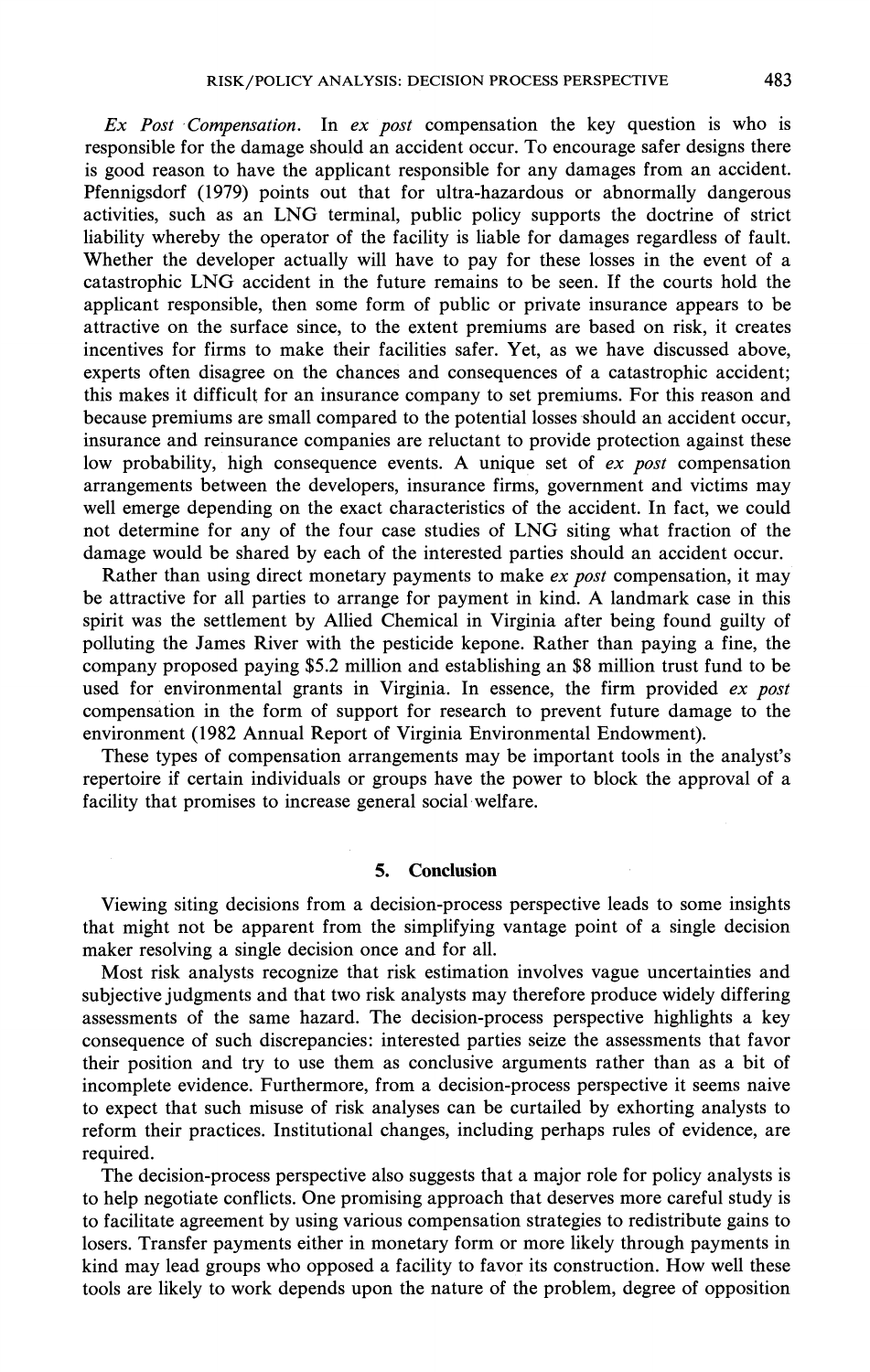**and the view which society has on satisfying all interested parties. In the end it comes down to how society deals with tradeoffs between parties when there is imperfect information on both the risks and the benefits.3** 

**3This research was funded in part by Bundesministerum fuer Forschung und Technologie West Germany Contract No. 321/7591 lRGB8001, NSF Grant No. 5-22669, and ICSAR funding to IIASA. We would like to express our appreciation to Baruch Fischhoff and an anonymous referee for their helpful comments.** 

#### **References**

**ACKERMAN, B., S. RoSE-ACKERMAN, J. SAWYER AND D. HENDERSON, The Uncertain Search for Environmental Quality, The Free Press, New York, 1974.** 

**AHERN, W., "California Meets the LNG Terminal," Coastal Zone Management J., 7 (1980), 185-221.** 

**ALLISON, G., Essence of Decision, Little, Brown and Company, Boston, 1971.** 

BRAYBROOKE, D., Traffic Congestion Goes Through the Issue Machine, Routledge and Kegan Paul, London, **1974.** 

**COBB, R. AND C. D. ELDER, Participation in American Politics: The Dynamics of Agenda Building, Johns Hopkins University Press, Baltimore, 1972.** 

**FISCHHOFF, B., S. LICHTENSTEIN, P. SLOVIC, R. KEENEY AND S. DERBY, Acceptable Risk, Cambridge University Press, Cambridge, 1981.** 

- **HOLDREN, J. P., K. ANDERSON, P. GLEICK, I. MINTZER, G. MORRIS AND K. SMITH, "Risk of Renewable Energy Resources: A Critique of the Inhaber Report," U.S. Department of Energy, Washington, D.C., Contract No: W-7405-EW6-45, 1979.**
- **INHABER, P. H., "Risk with Energy from Conventional and Nonconventional Sources," Science, 203 (1979), 718-723.**

**KEENEY, R. L., Siting Energy Facilities, Academic Press, New York, 1980.** 

**KUNREUTHER, H. AND J. LATHROP, "Siting Hazard Facilities: The Case of LNG Terminals," Risk Analysis, I (1981), 289-302.** 

**AND J. LINNEROOTH, "A Multi-Attribute Multi-Party Model of Choice," Behavioral Sci., (July 1982).** 

**, J. LINNEROOTH, J. LATHROP, H. ATZ, S. MACGILL, C. MANDL, M. SCHWARZ AND M. THOMPSON, Risk Analysis and Decision Processes: The Siting of LEG Facilities in Four Countries, Springer Verlag, New York, 1983.** 

**AND R. STARNES, Liquefied Energy Gas (LEG) Facility Siting: International Comparisons, Proceedings of the IIASA Task Force Meeting, September 23-26, 1980, Laxenburg, Austria, 1982.** 

- **LATHROP J. AND J. LINNEROOTH, "The Role of Risk Assessment in a Political Decision Process," in P. Humphreys and A. Vari (Eds.), Analysing and Aiding Decision Processes, North-Holland, Amsterdam, 1982.**
- LAWLESS, J., Technology and Social Shock, Rutgers University Press, New Brunswick, N.J., 1977.
- LEVINE, M. AND C. R. PLOTT, "Agenda Influence and its Implications," Virginia Law Rev., 63, 4 (1977).
- LICHTENSTEIN, S. ET AL., "Judged Frequency of Lethal Events," J. Experimental Psychol.: Human Learning **and Memory, 4, (1978) 551-578.**
- **LINDBLOM, C., "The Science of Muddling Through," Public Admin. Rev., 19 (1959), 79-88.**
- **MAJONE, G., "An Anatomy of Pitfalls," in G. Majone and E. Quade (Eds.), Pitfalls and Analysis, IIASA series on Applied Systems Analysis, No. 8. Wiley, Chichester, U.K., 1980.**
- **,"Policies vs. Decisions," to appear in Majone, G., The Use of Policy Analysis, 1984 (forthcoming). Moss, T. AND B. LUBIN, "Risk Analysis: A Legislative Perspective," in C. R. Richmond, P. Nalsh, and**

**E. Copenhaven (Eds.), Health Risk Analysis, The Franklin Institute Press, Philadelphia, 1980.** 

- **NATIONAL RESEARCH COUNCIL GOVERNING BOARD COMMITTEE ON THE ASSESSMENT OF RISK, "The Handling of Risk Assessment in NRC Reports," Report to the Governing Board, U.S. National Research Council, Washington, D.C., 1981.**
- **NISBETT, R. AND Ross, L., Human Inference: Strategies and Shortcomings of Social Judgment, Prentice-Hall, Englewood Cliffs, N.J., 1980.**
- **OFFICE OF TECHNOLOGY ASSESSMENT, Transportation of Liquified Natural Gas, Washington, D.C., 1977.**

- **PFENNIGSDORF, W."Environment, Damages and Compensation," Amer. Bar Foundation, 2 (1979), 347-448. PIEHLER, H. "Product Liability and the Technical Expert," Science 186, (1974), 1089-1093.**
- **QUADE, E. S., Analysis for Public Decision, Elsevier, New York, 1975.**
- **RAIFFA, H., The Art of Science and Negotiation, Harvard University Press, Cambridge, 1982.**

**OTWAY, H. AND D. VON WINTERFELDT, "Beyond Acceptable Risk: On Social Acceptability of Technologies," Policy Sci., 14, 3 (June 1982).**